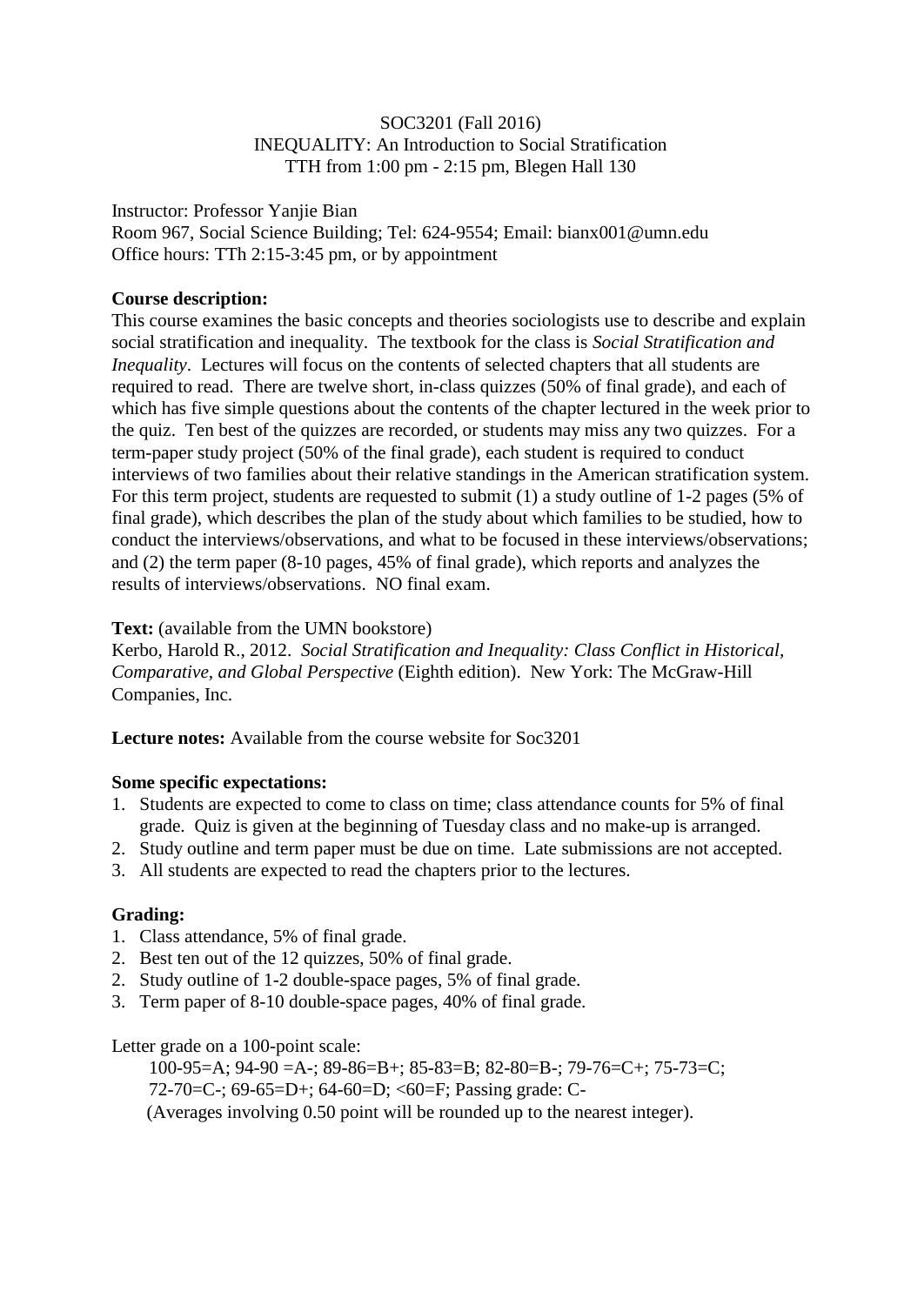#### **Term Paper**

For this term paper, each student is requested to conduct observations or in-depth interviews with two families about their relative social stratification standings in society. One family can be the student's own family, and the other can any family for which an interview or observation can be conducted. This project is completed in two steps:

Step 1: Study outline of up to 2 double-space pages, due on Nov 12, 5% of grade Provide a description of which families to study, what to focus in your study

Step 2: Term paper of up to 8-10 double-space pages, due on Dec 17, 40% of grade

The term paper must have (1) a title, (2) description of the status-quo and relative social stratification standings of the two families studied, (3) an analysis and comparison of the two families with a focused issue studied, and a substantive conclusion of the study report.

An excellent term paper has a clear writing style, a good use of research literature or references obtained from the class and beyond, and a sociological analysis of a focused issue through the study of the two families.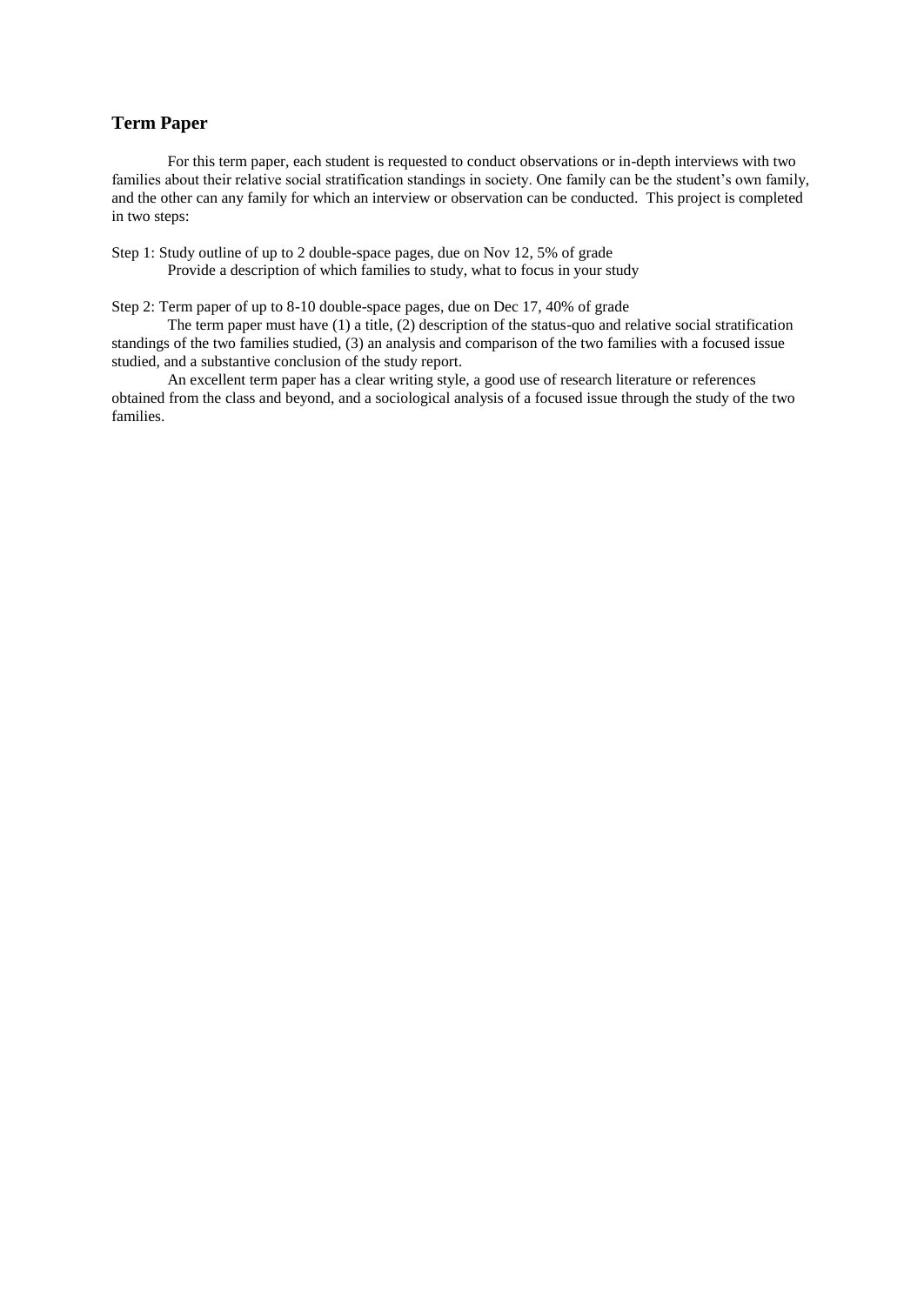| $T\frac{9}{8}$  | Introduction to the course, Chapter 1: Perspectives and concepts                       |
|-----------------|----------------------------------------------------------------------------------------|
| Th $9/10$       | Chapter 1: Perspectives and concepts                                                   |
| $T\frac{9}{15}$ | 1 <sup>st</sup> quiz on chapter 1; Chapter 2: Dimensions of inequality                 |
| Th 9/17         | Chapter 2: continued                                                                   |
| $T\frac{9}{22}$ | $2nd$ quiz on chapter 2; Chapter 3: History of inequality                              |
| Th 9/24         | Chapter 3: continued                                                                   |
| T 9/29          | $3rd$ quiz on chapter 3; Chapter 4: Early theories of social stratification            |
| Th 10/1         | Chapter 4: continued                                                                   |
| T10/6           | 4 <sup>th</sup> quiz on chapter 4; Chapter 5: Modern theories of social stratification |
| Th 10/8         | Chapter 5: continued                                                                   |
| T10/13          | $5th$ quiz on chapter 5; Chapter 6: Upper class                                        |
| Th 10/15        | Chapter 6: continued                                                                   |
| $T$ 10/20       | 6 <sup>th</sup> quiz on chapter 6; Chapter 7: Corporate class                          |
| Th 10/22        | Chapter 7: continued                                                                   |
| T 10/27         | $7th$ quiz on chapter 7; Chapter 8: Middle and working classes                         |
| Th 10/29        | Chapter 8: continued                                                                   |
| T11/3           | 8 <sup>th</sup> quiz on chapter 8; Chapter 9: Poverty and welfare state                |
| Th $11/5$       | Chapter 9: continued                                                                   |
| T 11/10         | 9 <sup>th</sup> quiz on chapter 9; Chapter 10: Gender inequalities                     |
| Th $11/12$      | Chapter 10: continued, <b>Study outline due</b>                                        |
| T 11/17         | $10th$ quiz on chapter 10, Chapter 11: Race and ethnic inequalities                    |
| Th 11/19        | Chapter 11: continued, $11th$ quiz on chapter 11                                       |
| T 11/24         | <b>Self Study for the Term Paper, No Class</b>                                         |
| Th 11/26        | <b>Thanksgiving Holiday, No Class</b>                                                  |
| T12/1           | Chapter 12: Social mobility                                                            |
| Th 12/3         | Chapter 12: continued, $12^{\text{th}}$ quiz on chapter 12;                            |
| T12/8           | Chapter 13: The process of legitimation                                                |
| Th 12/10        | Chapter 13: continued                                                                  |
| T12/15          | Student's presentation of term paper                                                   |
| Th 12/17        | <u>Term paper due (bianx001@umn.edu)</u>                                               |

**Tentative Schedule (Dates are to be changed; these dates are for fall 2015 offering)**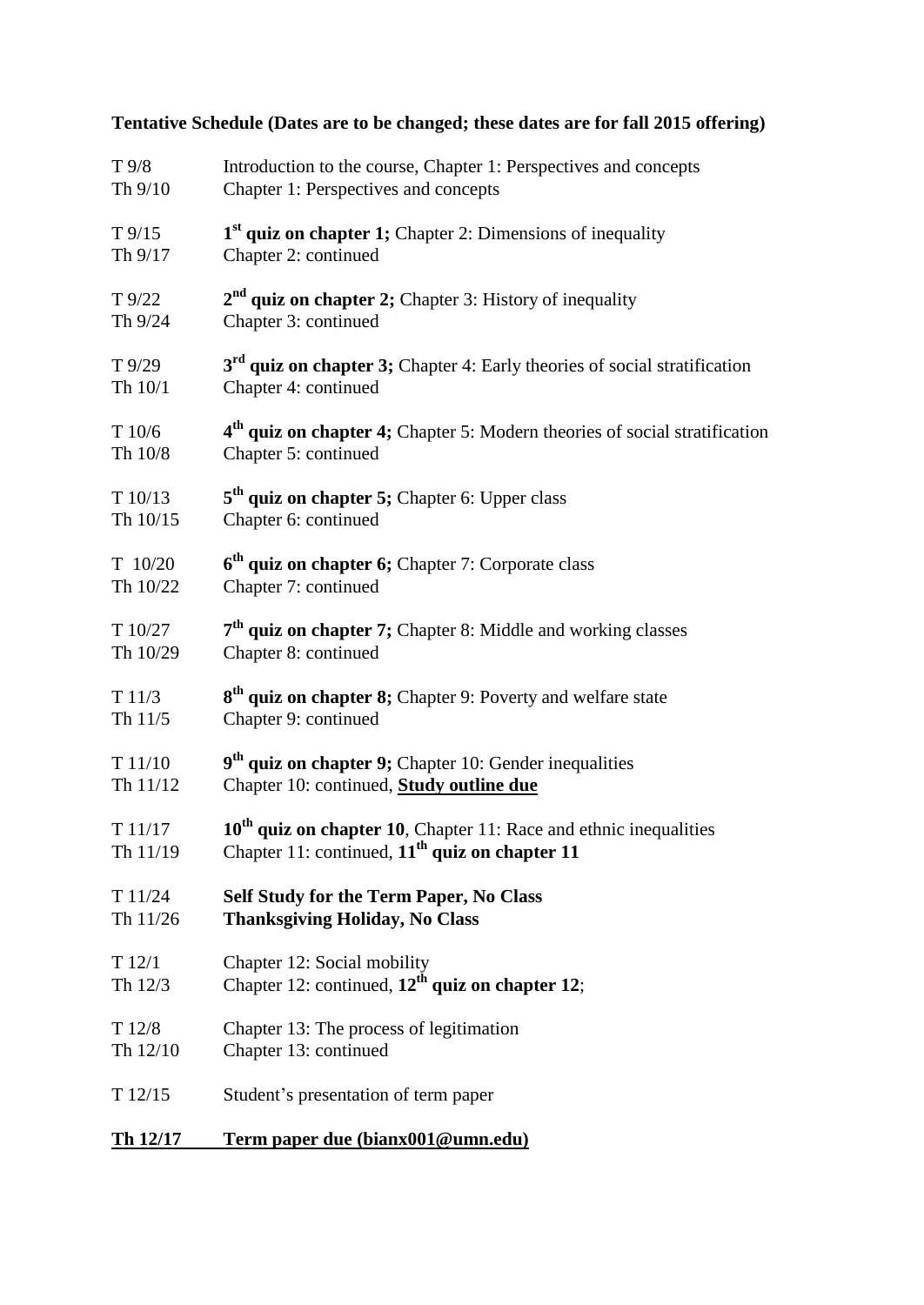## COLLEGE OF LIBERAL ARTS POLICY

**GRADES:** University academic achievement is graded under two systems: A-F (with pluses and minuses) and S-N. Choice of grading system and course level (1xxx/3xxx/4xxx) is indicated on the registration website; changes in grade scale may not be made after the second week of the semester. Some courses may be taken under only one system; limitations are identified in the course listings. The Department of Sociology requires A-F registration in courses required for the major/minor. University regulations prescribe the grades that will be reported on your transcript.

- A Represents achievement that is outstanding relative to the level necessary to meet course requirements (4.00 points)
- A- 3.67 grade points
- B+ 3.33 grade points
- B Achievement significantly above the level necessary to meet course requirements (3.00 grade points)
- B- 2.67 grade points
- C+ 2.33 grade points
- C Achievement that meets the basic course requirements in every respect (2.00 grade points)<br>C-1.67 grade points
- 1.67 grade points
- D+ 1.33 grade points
- D Achievement worthy of credit even though it fails to meet fully the course requirements (1.00 grade point)
- F Performance that fails to meet the basic course requirements (0 grade points)
- S Represents achievement that is satisfactory, which is equivalent to a C- or better.
- N No credit. Its use is now restricted to students not earning an S on the S-N grade base
- I Incomplete, a temporary symbol assigned when the instructor has a "reasonable expectation" that you 1) can successfully complete unfinished work on your own no later than one year from the last day of classes and 2) believes that legitimate reasons exist to justify extending the deadline for course completion. The instructor may set date conditions for make-up work. If a course is not completed as prescribed or not made up as agreed within the year, the I will lapse to an F if registered on the A-F grade base or an N if registered on the S-N grade base.
- W Official withdrawal from a course after the end of the second week of the semester. You must file a course cancellation request before the end of the sixth week of the semester to ensure that the W, rather than the F, will be formerly entered on your record.

**FINAL EXAMINATIONS** (see schedule at [http://onestop.umn.edu/onestop/Calendars/FinalExams.html\)](http://onestop.umn.edu/onestop/Calendars/FinalExams.html): You are required to take final examinations at the scheduled times. Under certain circumstances, however, you may request final examination schedule adjustment in your college office. Instructors are obligated to schedule make-up examinations within the final examination period for students who have three final examinations within a 16-hour period. Instructors also are encouraged to reschedule examinations for students with religious objections to taking an examination on a given day. You must submit your request for an adjustment in your schedule at least two weeks before the examination period begins. For assistance in resolving conflicts, call the CLA Student Information Office at 625-2020. If you miss a final, an F or N is recorded. You must obtain the instructor's permission to make up the examination. Final examinations may be rescheduled by the instructor only through the official procedure for that purpose (as noted on the above web page). Final examinations may not be scheduled for the last day of class or earlier or for Study Day. If an examination is rescheduled at the instructor's request, and you have an examination conflict because of it, you are entitled to be given the final examination at an alternative time within the regularly scheduled examination period for that semester.

**CLASS ATTENDANCE**: As a CLA student, you are responsible for attending class and for ascertaining the particular attendance requirements for each class or department. You should also learn each instructor's policies concerning make-up of work for absences. Instructors and students may consult the CLA Classroom, Grading, and Examination Procedures Handbook for more information on these policies [\(http://advisingtools.class.umn.edu/cgep/\)](http://advisingtools.class.umn.edu/cgep/).

**COURSE PERFORMANCE AND GRADING**: Instructors establish ground rules for their courses in conformity with their department policies and are expected to explain them at the first course meeting. This includes announcement of office hours and location, the kind of help to be expected from the instructor and teaching assistants, and tutorial services, if available. The instructor also describes the general nature of the course, the work expected, dates for examinations and paper submissions, and expectations for classroom participation and attendance. Instructors determine the standards for grading and will describe expectations, methods of evaluation, and factors that enter into grade determination. The special conditions under which an incomplete (I) might be awarded also should be established. The college does not permit you to submit extra work to raise your grade unless all students in the class are afforded the same opportunity.

**CLASSROOM BEHAVIOR**: You are entitled to a good learning environment in the classroom. Students whose behavior is disruptive either to the instructor or to other students will be asked to leave (the policies regarding student conduct are outlined in the CLA Classroom. Grading, and Examination Procedures Handbook on-line at outlined in the CLA Classroom, Grading, and Examination Procedures Handbook on-line at [http://advisingtools.class.umn.edu/cgep/\)](http://advisingtools.class.umn.edu/cgep/).

#### **SCHOLASTIC CONDUCT**: The University Student Conduct Code defines scholastic dishonesty as follows:

*Scholastic Dishonesty means plagiarizing; cheating on assignments or examinations; engaging in unauthorized collaboration on academic work; taking, acquiring, or using test materials without faculty permission; submitting false or incomplete records of academic achievement; acting alone or in cooperation with another to falsify records or to obtain dishonestly grades, honors, awards, or professional endorsement; altering, forging, or misusing a University academic record; or fabricating or falsifying data, research procedures, or data analysis.* Scholastic dishonesty includes, but is not limited to, the description above. It could also be said that scholastic dishonesty is any act that violates the rights of another student with respect to academic work or that involves misrepresentation of a student's own work. Also included would be cheating on assignments or examinations, inventing or falsifying research or other findings with the intent to deceive,